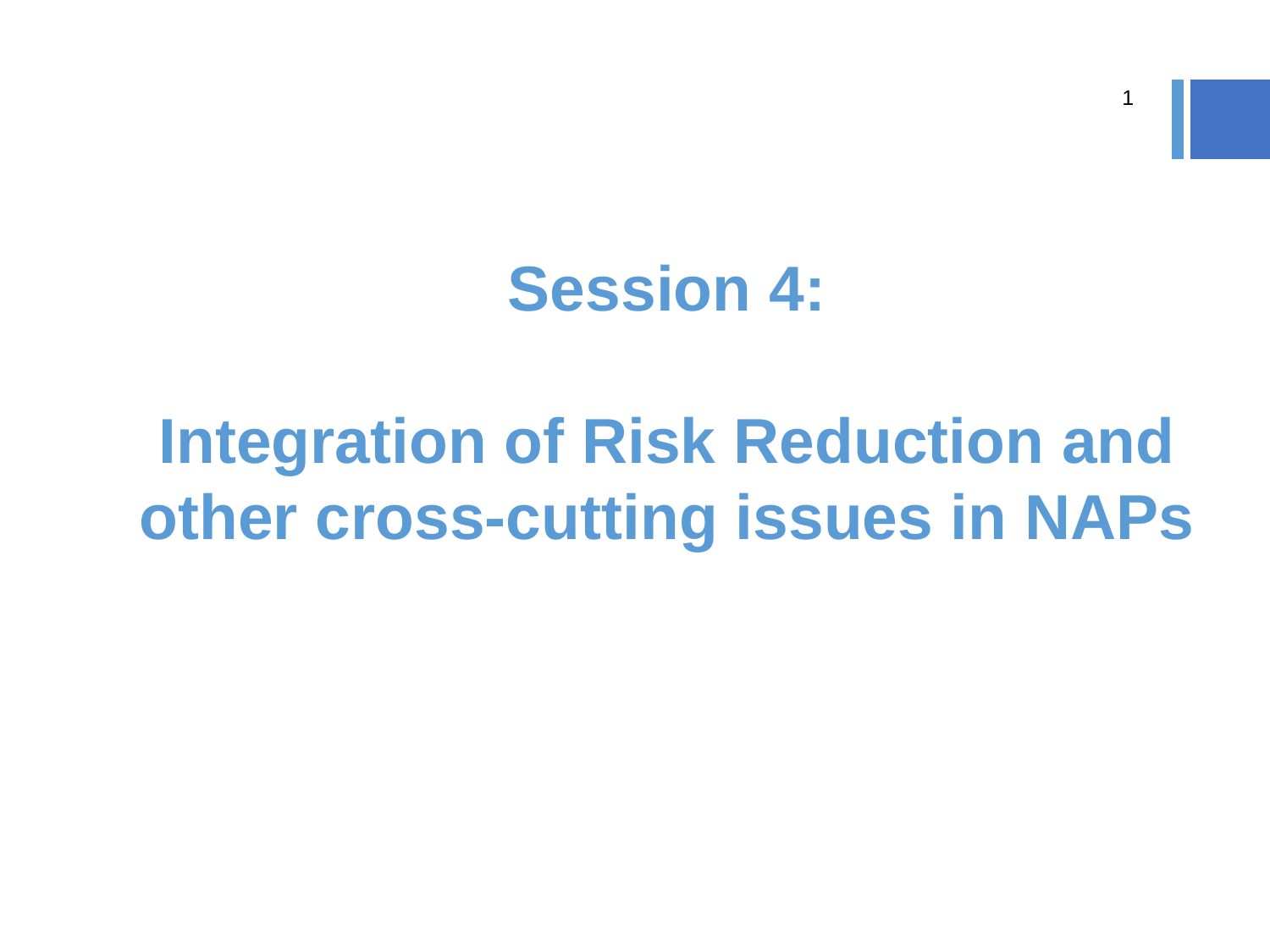#### SDG 13 : Climate Action

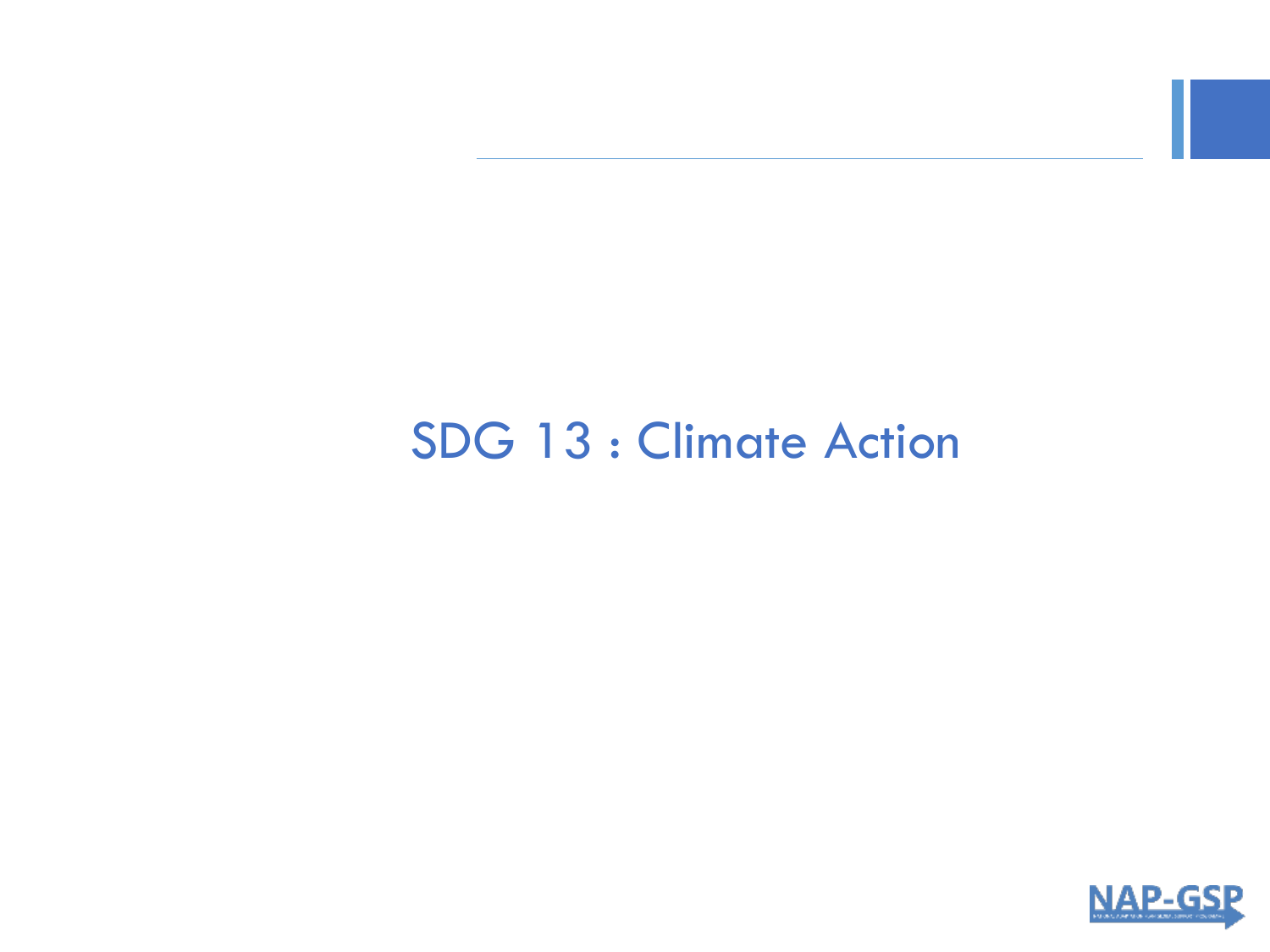

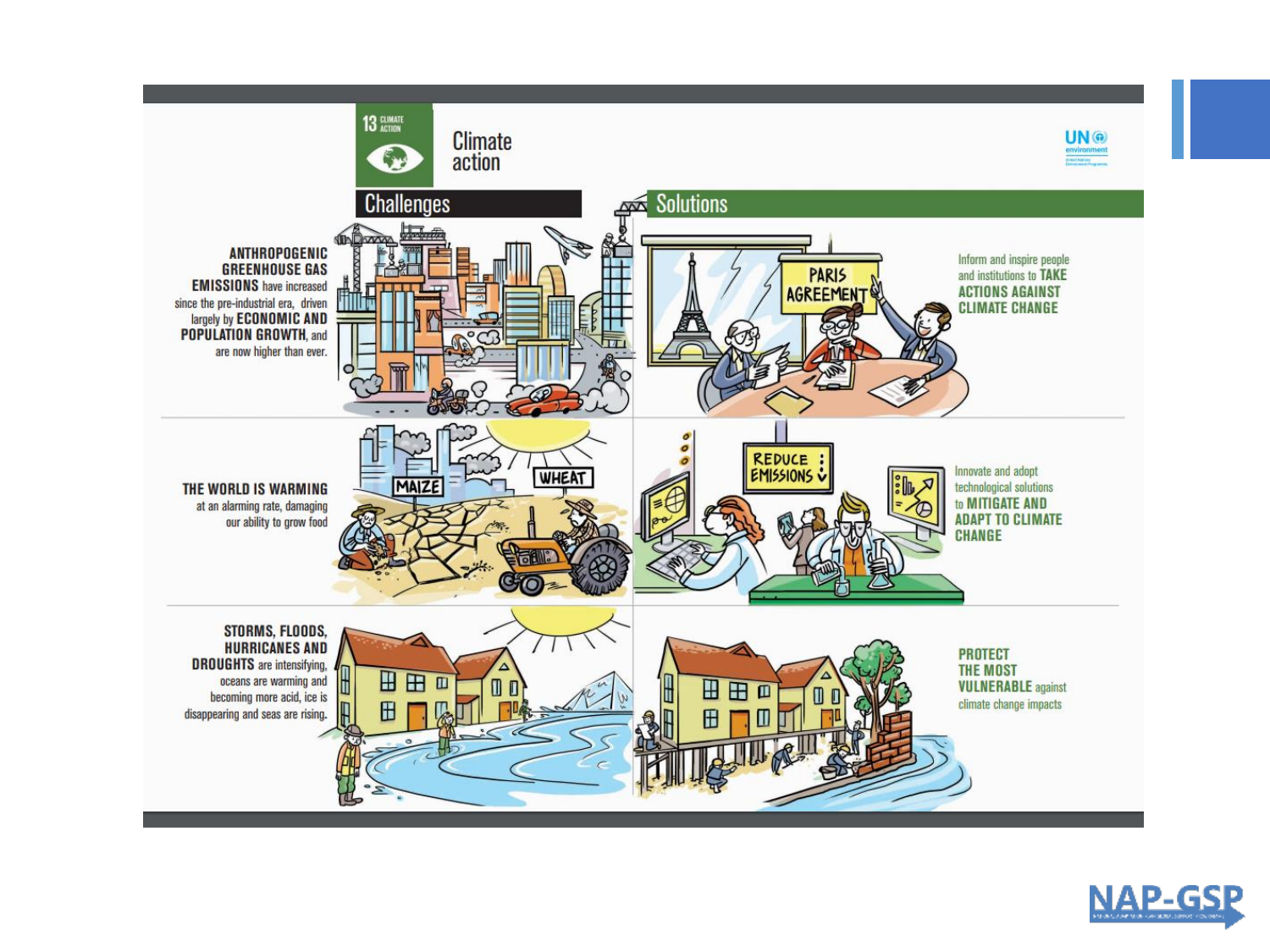Extreme Weather Events

#### Frequency Intensity

#### Heat Waves Droughts Floods

# Tropical Cyclones

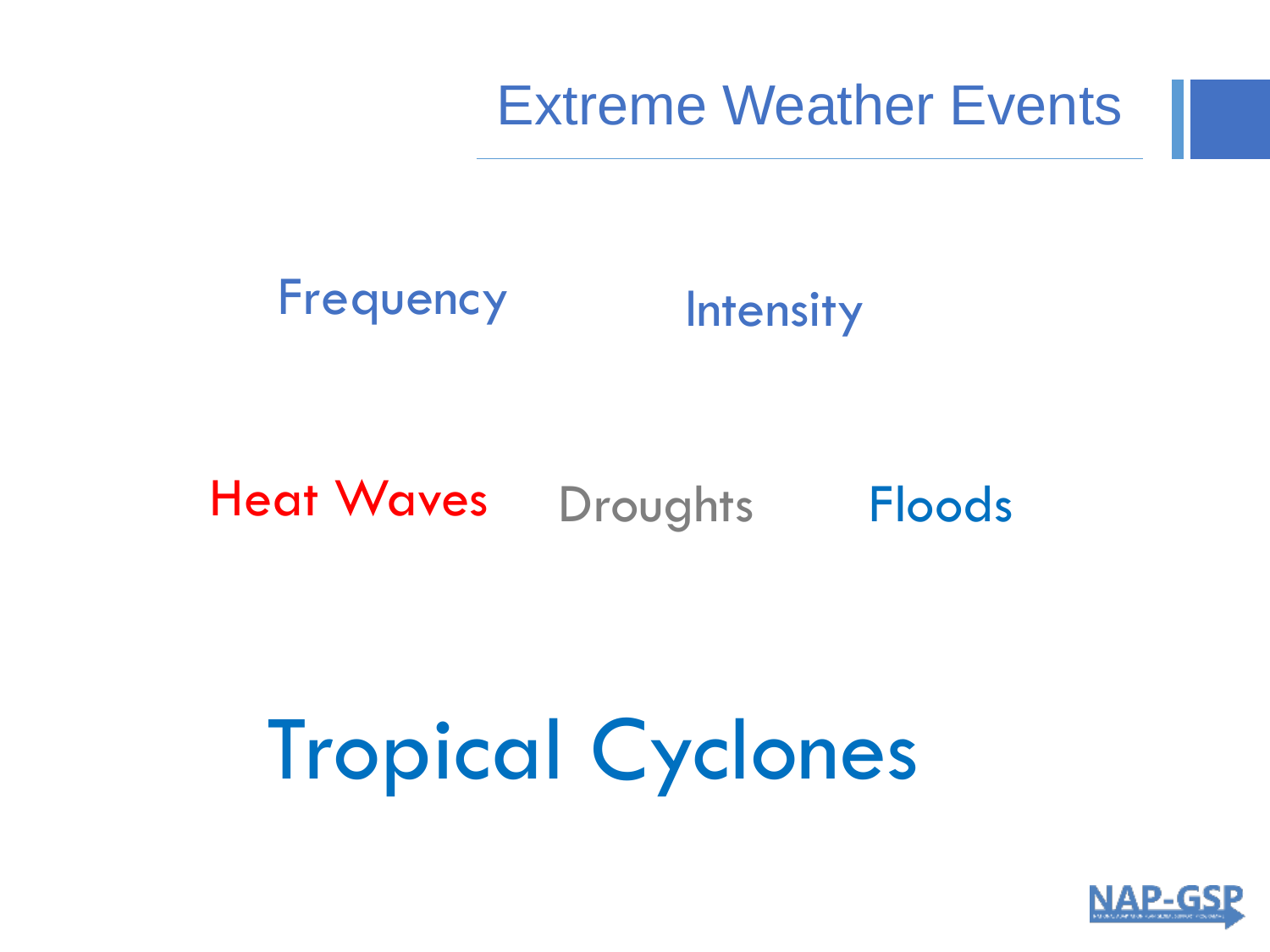

Reducing Water security Food security Increasing Damages on infrastructure Health risks Disturbing Ecosystems services **Education Transportation** Energy

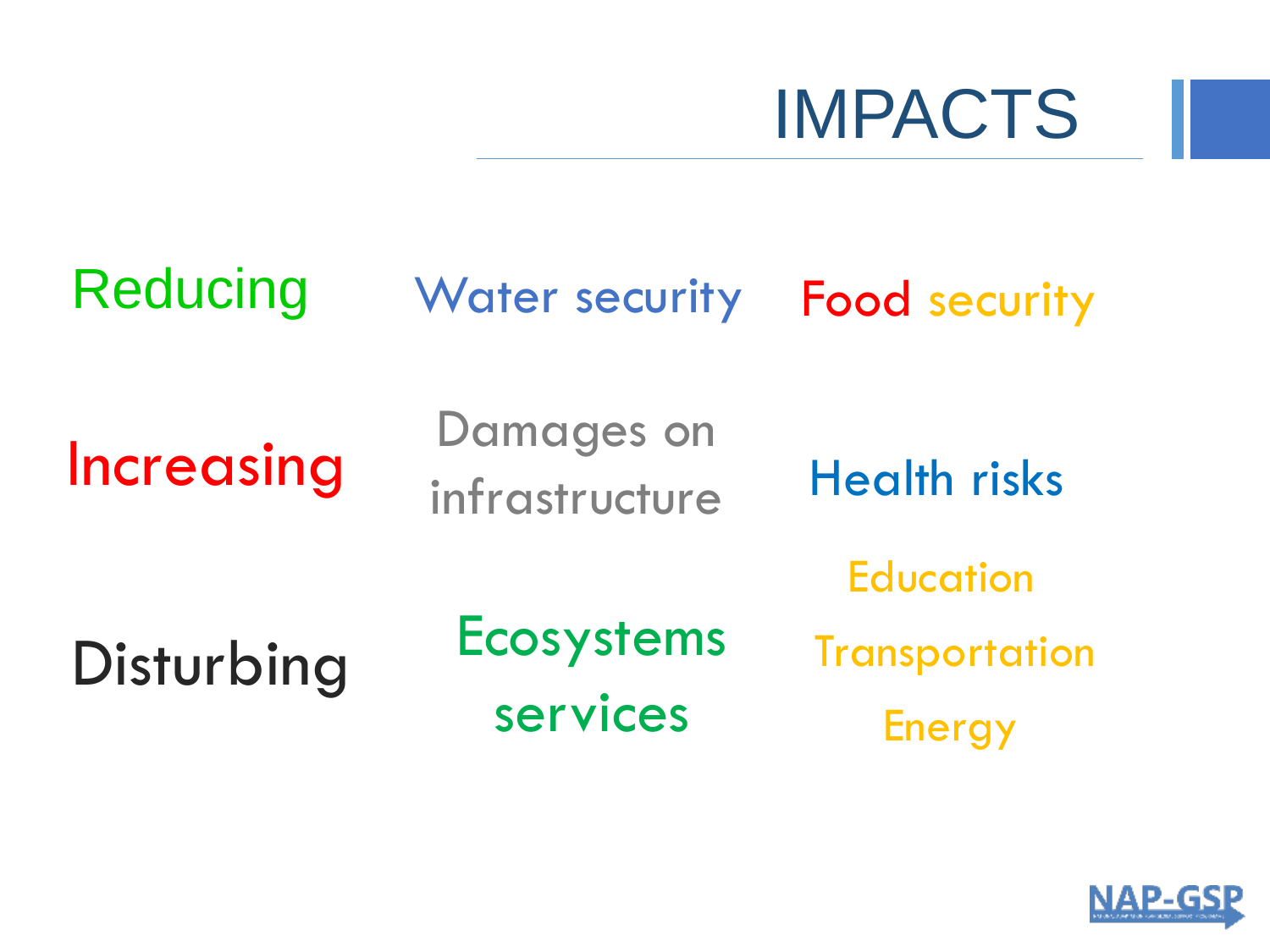- From 1880 to 2012, average global temperature increased by 0.85°C
- **Oceans have warmed, the amounts of snow and ice have** diminished and sea level has risen. From 1901 to 2010, the global average sea level rose by 19 cm as oceans expanded. The Arctic's sea ice extent has shrunk in every successive decade since 1979
- Global emissions of carbon dioxide (CO2) have increased by almost 50 per cent since 1990
- **Emissions grew more quickly between 2000 and 2010 than in** each of the three previous decades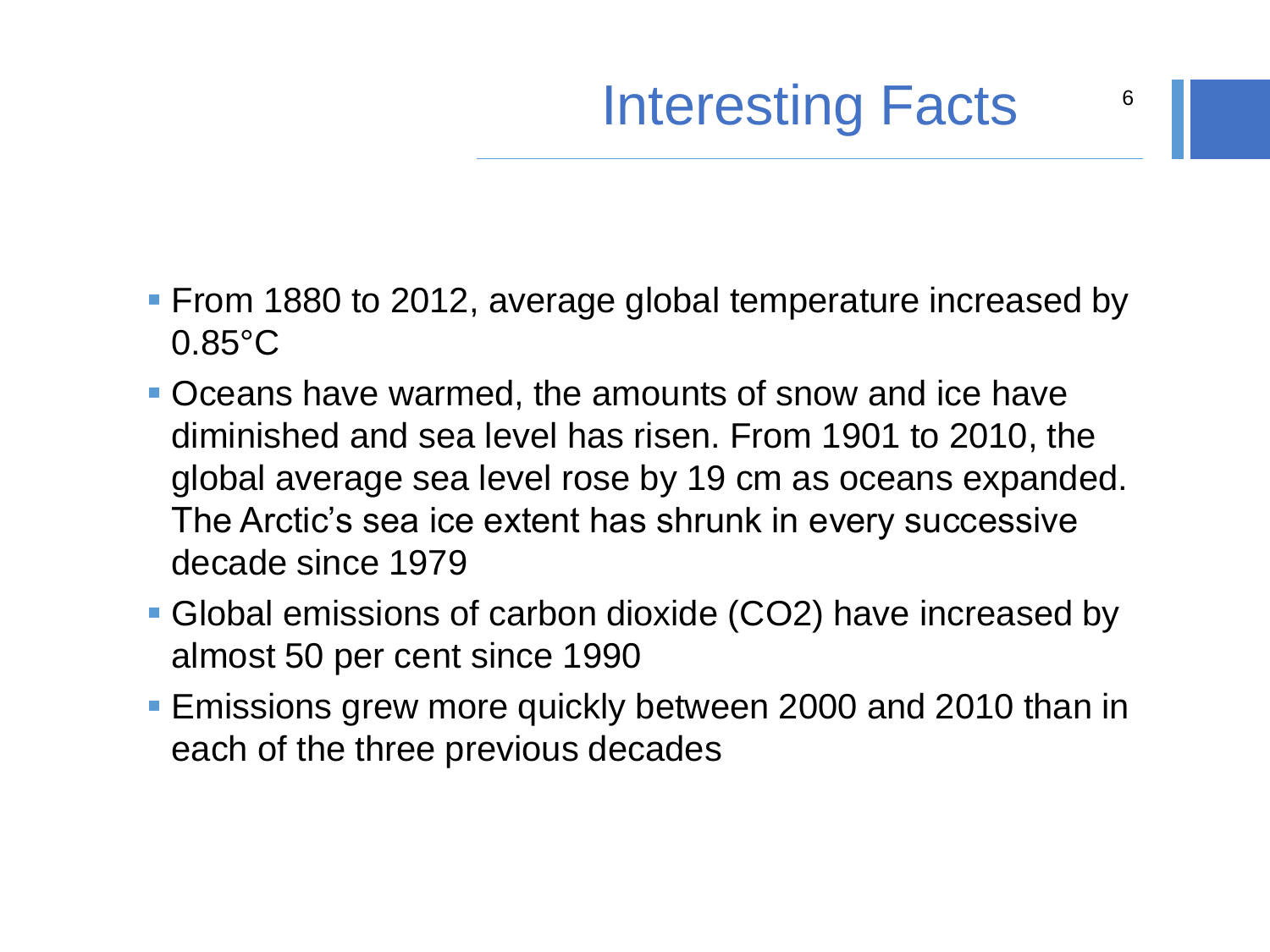## **Target 13.1**

Strengthen resilience and adaptive capacity to climaterelated hazards and natural disasters in all countries *(3 indicators)*

**Goal:** By 2030 strengthen resilience and adaptive capacity to climate-related hazards and natural disasters in all countries.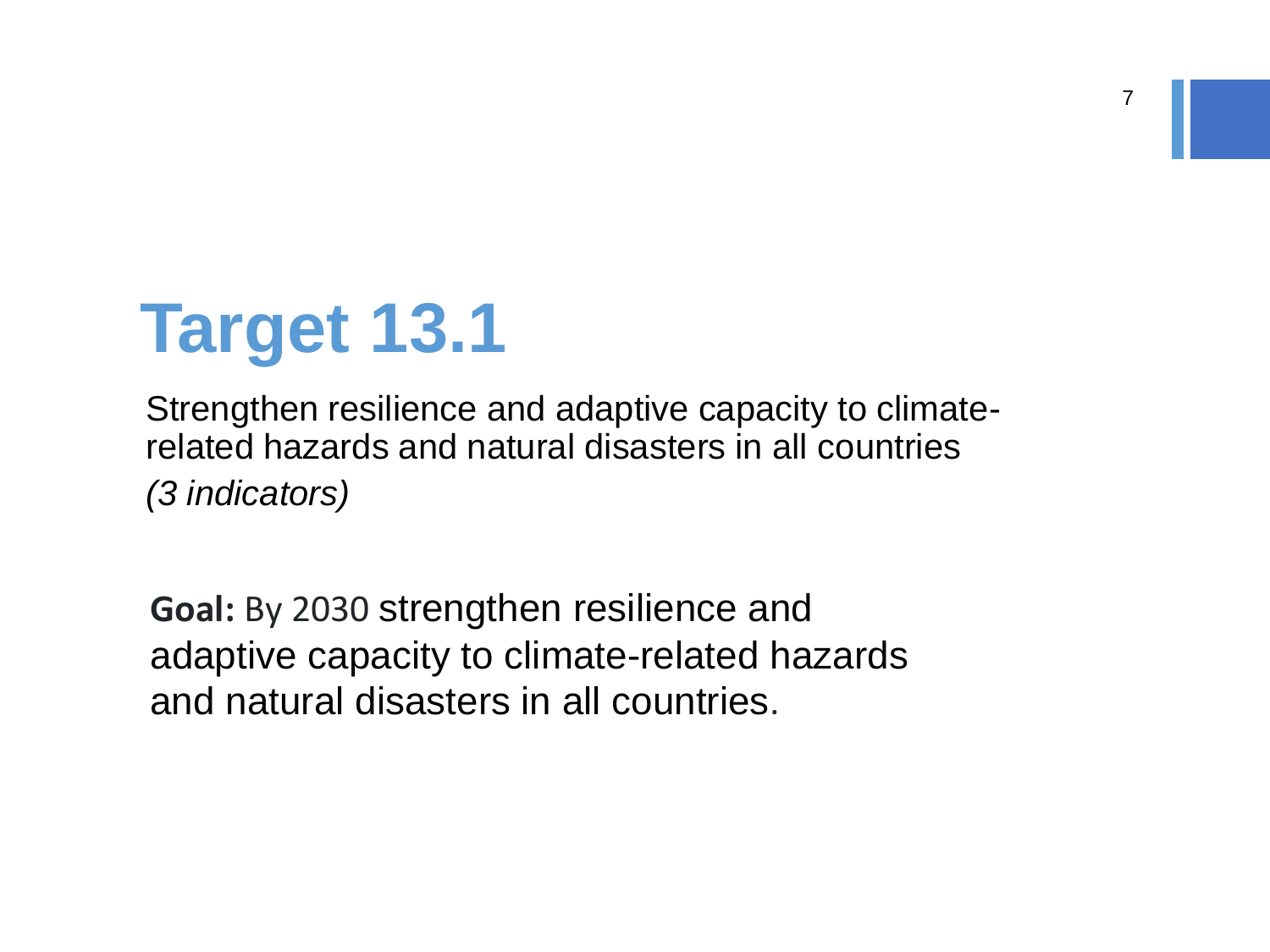

Integrate climate change measures into national policies, strategies and planning *(1 indicator)*

**Goal:** By 2030 integrate climate change measures into national policies, strategies and planning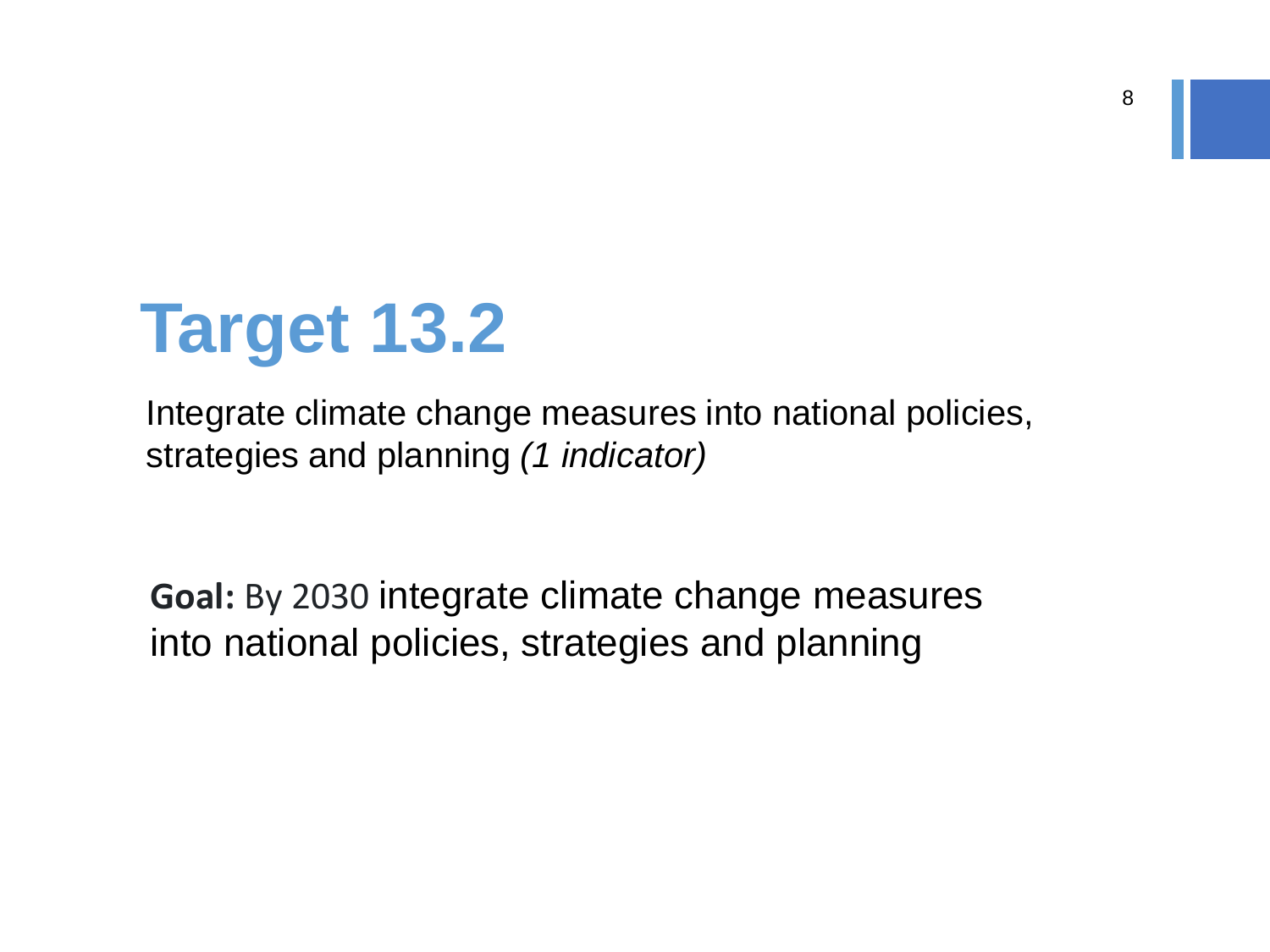## **Target 13.3**

Improve education, awareness-raising and human and institutional capacity on climate change mitigation, adaptation, impact reduction and early warning (3 indicators)

**Goal:** By 2030 improve education, awarenessraising and human and institutional capacity on climate change mitigation, adaptation, impact reduction and early warning.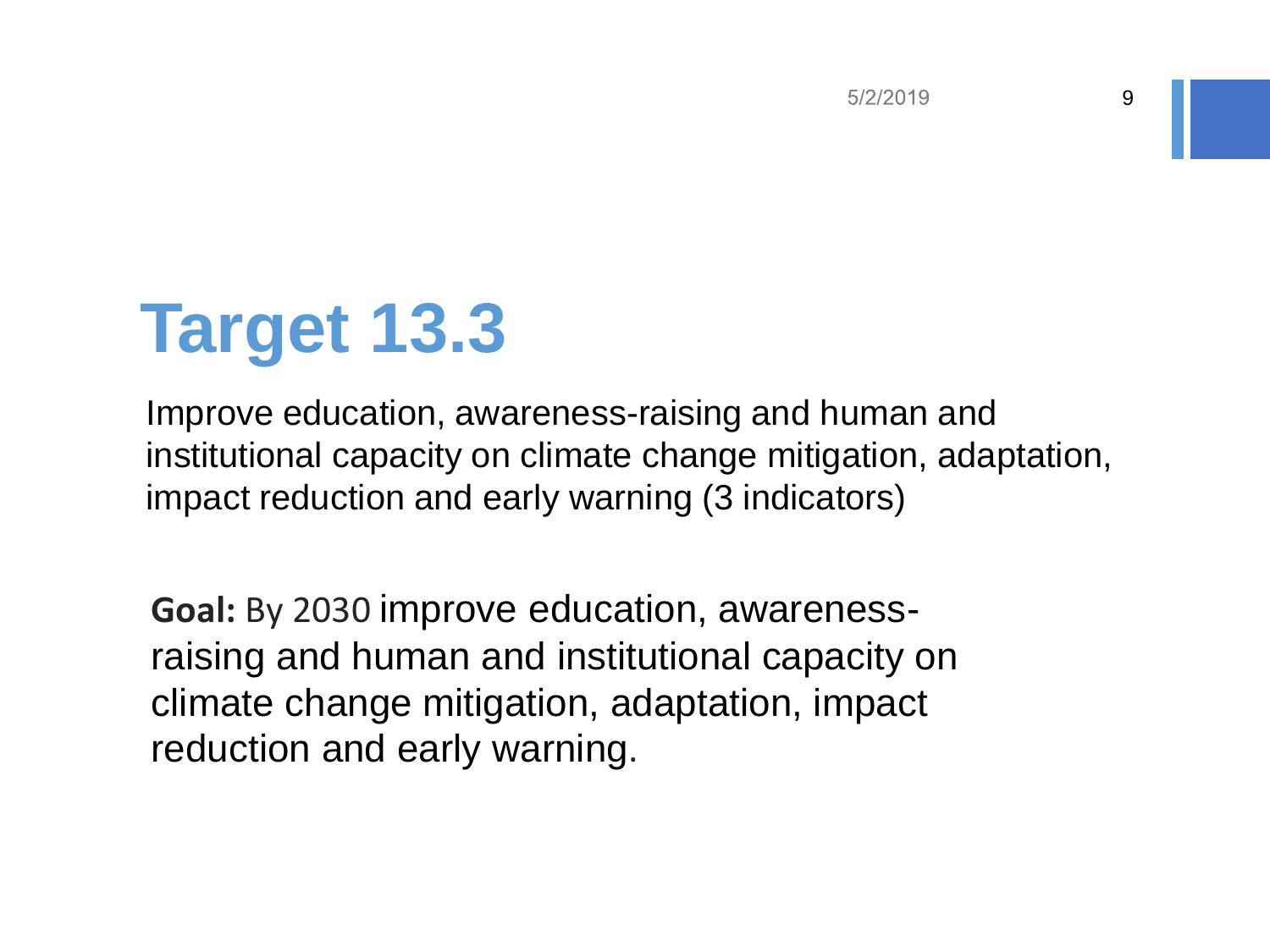## **Target 13.3a**

Implement the commitment undertaken by developed-country parties to the United Nations Framework Convention on Climate Change to a goal of mobilizing jointly \$100 billion annually by 2020 from all sources to address the needs of developing countries in the context of meaningful mitigation actions and transparency on implementation and fully operationalize the Green Climate Fund through its capitalization as soon as possible *(1 indicator)*

**Goal:** Implement the commitment undertaken by developed-country parties to the United Nations Framework Convention on Climate Change to a goal of mobilizing jointly \$100 billion annually by 2020 from all sources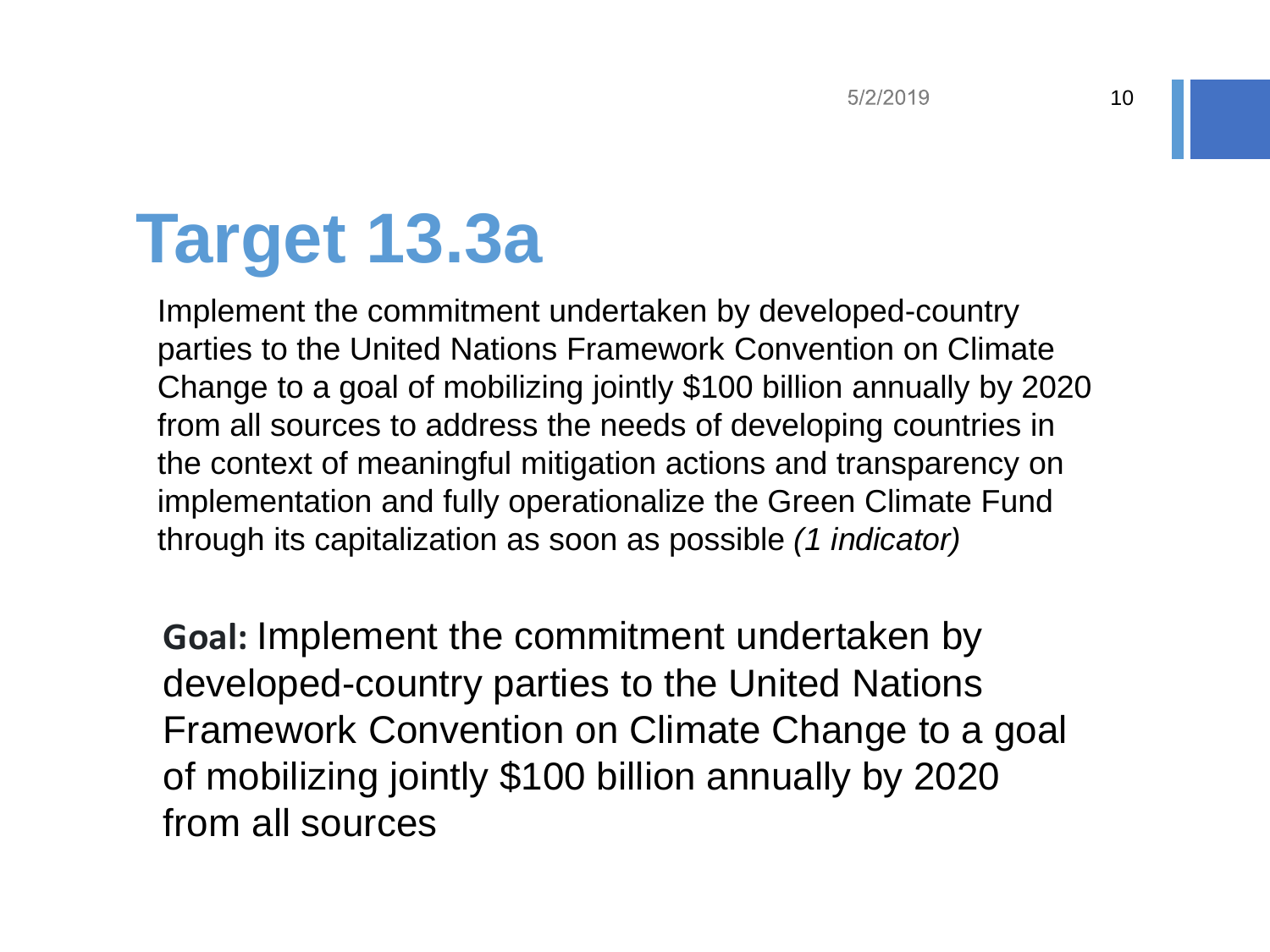## **Target 13.3b**

Promote mechanisms for raising capacity for effective climate change-related planning and management in least developed countries and small island developing States, including focusing on women, youth and local and marginalized communities *(1 indicator)*

**Goal:** By 2030 promote mechanisms for raising capacity for effective climate change-related planning and management in least developed countries.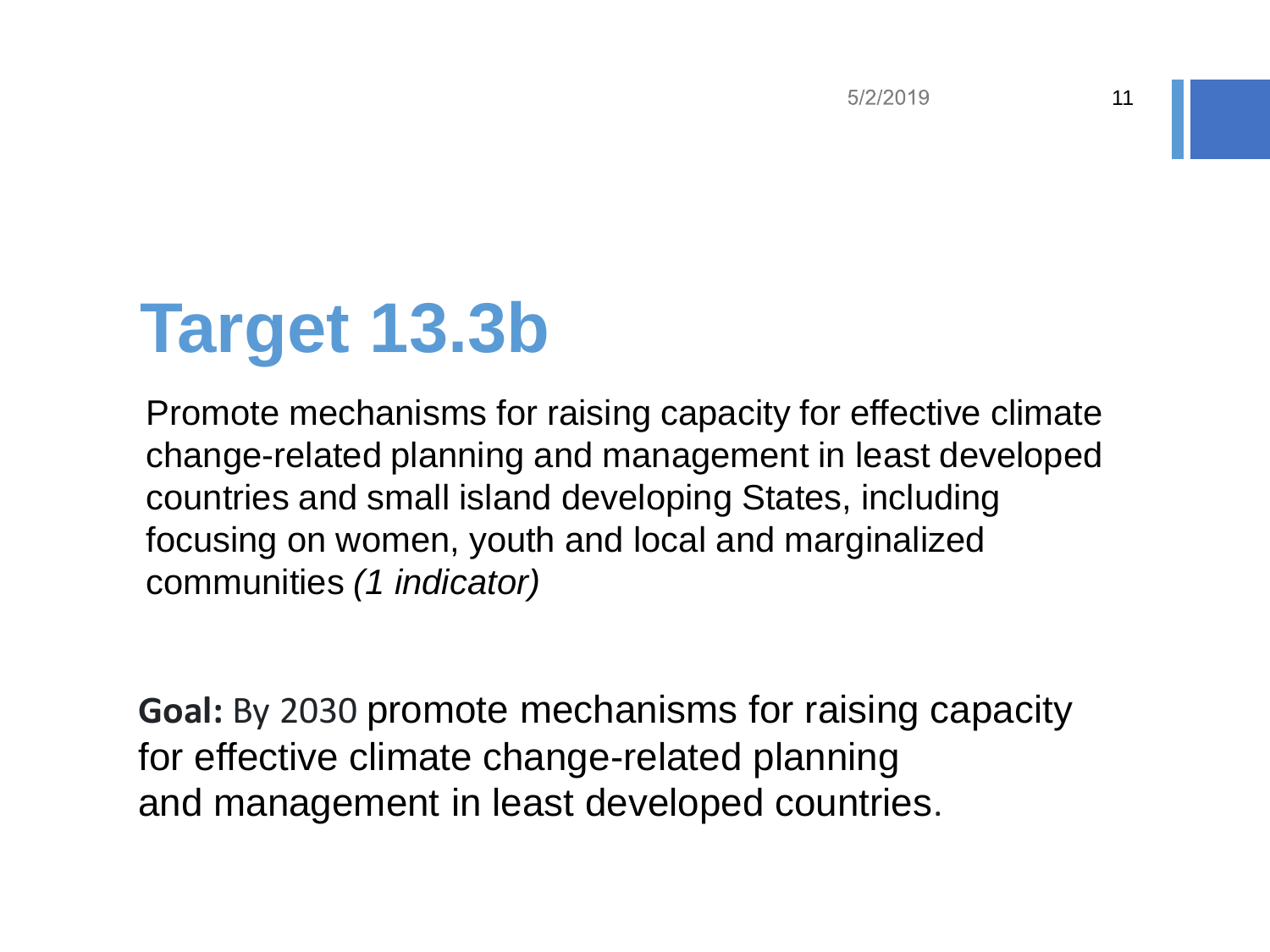"Disaster Risk Reduction and synergies with the adaptation planning processes and interventions"

By Ronald Jackson - Caribbean Disaster Emergency Management Agency (CDEMA).